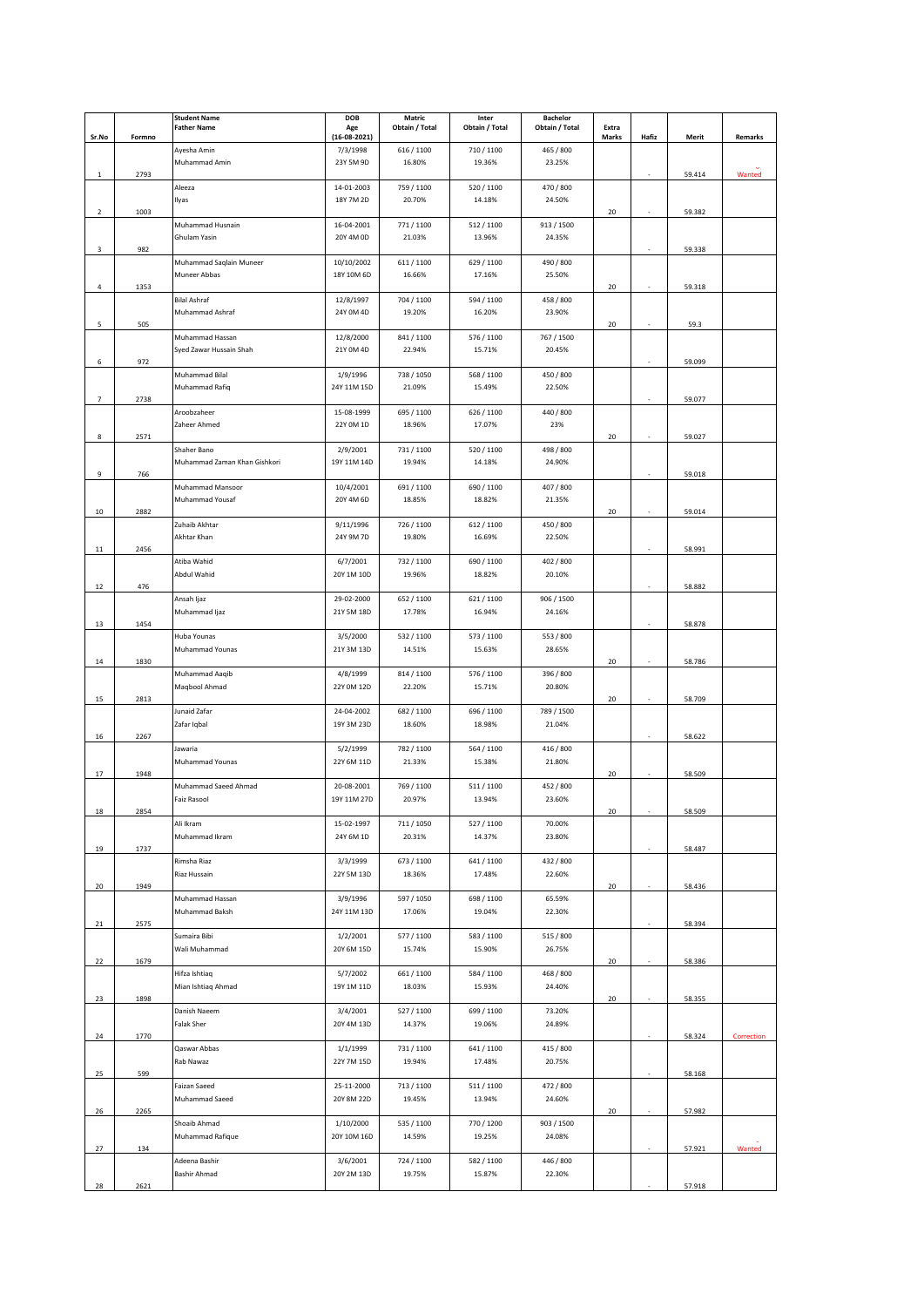|    |      | Roda Fatima                     | 29-10-2000  | 750 / 1100 | 565 / 1100 | 441 / 800  |    |        |            |
|----|------|---------------------------------|-------------|------------|------------|------------|----|--------|------------|
|    |      | Mohammad Qasim                  | 20Y 9M 18D  | 20.46%     | 15.41%     | 22.05%     |    |        |            |
| 29 | 2782 |                                 |             |            |            |            |    | 57.914 |            |
|    |      | Fadia Bibi                      | 1/4/1999    | 733 / 1100 | 616 / 1100 | 402 / 800  |    |        |            |
|    |      | Muhammad Rasheed                | 22Y 4M 15D  | 19.99%     | 16.80%     | 21.10%     |    |        |            |
| 30 | 110  |                                 |             |            |            |            | 20 | 57.891 | Wanted     |
|    |      | Muhammad Rafiq                  | 4/1/1999    | 620 / 1100 | 637/1100   | 472 / 800  |    |        |            |
|    |      | Ghulam Yasin                    | 22Y 7M 12D  | 16.91%     | 17.37%     | 23.60%     |    |        |            |
| 31 | 2618 |                                 |             |            |            |            |    | 57.882 | Wanted     |
|    |      | Aqsa Ishtiaq                    | 5/7/2002    | 692 / 1100 | 544 / 1100 | 462 / 800  |    |        |            |
|    |      | Mian Ishtiaq Ahmad              | 19Y 1M 11D  | 18.87%     | 14.84%     | 24.10%     |    |        |            |
| 32 | 1609 |                                 |             |            |            |            | 20 | 57.809 |            |
|    |      | Abu Hurraira                    | 6/2/2001    | 618 / 1100 | 683 / 1100 | 831/1500   |    |        |            |
|    |      | Muhammad Ishaq                  | 20Y 6M 10D  | 16.86%     | 18.63%     | 22.16%     |    |        |            |
| 33 | 829  |                                 |             |            |            |            |    | 57.642 | Correction |
|    |      | Ghulam Muhammad Ali Akbar Mehdi | 30-12-1996  | 734 / 1050 | 604 / 1100 | 402 / 800  |    |        |            |
|    |      | Saleem Raza                     | 24Y 7M 17D  | 20.97%     | 16.47%     | 20.10%     |    |        |            |
| 34 | 262  |                                 |             |            |            |            |    | 57.544 | Wanted     |
|    |      | Kaleem Abbas                    | 5/1/2001    | 715 / 1100 | 567 / 1100 | 431/800    |    |        |            |
|    |      | Nazeer Ahmad                    | 20Y 7M 11D  | 19.50%     | 15.46%     | 22.55%     |    |        |            |
| 35 | 986  |                                 |             |            |            |            | 20 | 57.514 |            |
|    |      | Muhammad Rizwan                 | 28-07-1994  | 759 / 1100 | 597 / 1100 | 390 / 800  |    |        |            |
|    |      | Muhammad Ramzan                 | 27Y 0M 19D  | 20.70%     | 16.28%     | 20.50%     |    |        |            |
| 36 | 261  |                                 |             |            |            |            | 20 | 57.482 | Wanted     |
|    |      | Asif Iqbal                      | 1/3/1998    | 694 / 1100 | 477 / 1100 | 957 / 1500 |    |        |            |
|    |      | Abdul Waheed                    | 23Y 5M 18D  | 18.93%     | 13.01%     | 25.52%     |    |        |            |
| 37 | 2921 |                                 |             |            |            |            |    | 57.456 |            |
|    |      | Muhammad Rafiq                  | 3/5/2001    | 651 / 1100 | 571/1100   | 459 / 800  |    |        |            |
|    |      | Allah Bakhsh                    | 20Y 3M 13D  | 17.76%     | 15.57%     | 23.95%     |    |        |            |
|    |      |                                 |             |            |            |            |    |        |            |
| 38 | 1855 |                                 |             |            |            |            | 20 | 57.277 |            |
|    |      | Amna Naveed                     | 10/10/2000  | 654 / 1050 | 509 / 1100 | 913 / 1500 |    |        |            |
|    |      | Naveed Ahmad                    | 20Y 10M 6D  | 18.69%     | 13.88%     | 24.61%     |    |        |            |
| 39 | 247  |                                 |             |            |            |            | 10 | 57.181 |            |
|    |      | Muhammad Adnan Haider           | 1/8/1999    | 819 / 1100 | 576 / 1100 | 361 / 800  |    |        |            |
|    |      | Muhammad Saddique               | 22Y 0M 15D  | 22.34%     | 15.71%     | 19.05%     |    |        |            |
| 40 | 2934 |                                 |             |            |            |            | 20 | 57.095 | Wanted     |
|    |      | Muhammad Shahbaz Saleem         | 12/10/1996  | 647 / 1050 | 612/1100   | 438 / 800  |    |        |            |
|    |      | Rana Muhammad Saleem            | 24Y 10M 4D  | 18.49%     | 16.69%     | 21.90%     |    |        |            |
| 41 | 2482 |                                 |             |            |            |            |    | 57.077 |            |
|    |      | Afia Jabeen                     | 29-08-2000  | 725 / 1100 | 594 / 1100 | 422 / 800  |    |        |            |
|    |      | Tahir Iqbal                     | 20Y 11M 18D | 19.77%     | 16.20%     | 21.10%     |    |        |            |
| 42 | 2917 |                                 |             |            |            |            |    | 57.073 |            |
|    |      | Ali Hassan Safdar               | 2/2/2000    | 575 / 1100 | 654 / 1100 | 872 / 1500 |    |        |            |
|    |      | Safdar Hussain                  | 21Y 6M 14D  | 15.68%     | 17.84%     | 23.52%     |    |        |            |
| 43 | 1040 |                                 |             |            |            |            | 10 | 57.038 |            |
|    |      | Allah Ditta                     | 8/8/2000    | 580 / 1100 | 510 / 1100 | 542 / 800  |    |        |            |
|    |      | Muhammad Jeewan                 | 21Y 0M 8D   | 15.82%     | 13.91%     | 27.10%     |    |        |            |
| 44 | 1368 |                                 |             |            |            |            |    | 56.827 |            |
|    |      | Rabia Bibi                      | 12/10/2001  | 644 / 1100 | 626 / 1100 | 420 / 800  |    |        |            |
|    |      | Muhammad Hussain                | 19Y 10M 4D  | 17.56%     | 17.07%     | 22%        |    |        |            |
| 45 | 1027 |                                 |             |            |            |            | 20 | 56.636 |            |
|    |      | Anam Bukhari                    | 12/5/1994   | 559 / 1050 | 520 / 1100 | 508 / 800  |    |        |            |
|    |      | Syed Munawar Shah               | 27Y 3M 4D   | 15.97%     | 14.18%     | 26.40%     |    |        |            |
| 46 | 1134 |                                 |             |            |            |            | 20 | 56.553 |            |
|    |      | Saba                            | 12/2/2001   | 649 / 1100 | 494 / 1100 | 486 / 800  |    |        |            |
|    |      | Muneer Ahmad                    | 20Y 6M 4D   | 17.70%     | 13.47%     | 25.30%     |    |        |            |
| 47 | 2147 |                                 |             |            |            |            | 20 | 56.473 |            |
|    |      | Hamza Ali                       | 5/3/1997    | 674 / 1100 | 473 / 1100 | 483 / 800  |    |        |            |
|    |      | Farhat Ali                      | 24Y 5M 11D  | 18.38%     | 12.90%     | 25.15%     |    |        |            |
| 48 | 667  |                                 |             |            |            |            | 20 | 56.432 | Wanted     |
|    |      | Amna Ahsan                      | 1/2/1999    | 692 / 1050 | 573 / 1100 | 400 / 800  |    |        |            |
|    |      | Ahsan Ullah                     | 22Y 6M 15D  | 19.77%     | 15.63%     | 21%        |    |        |            |
| 49 | 2858 |                                 |             |            |            |            | 20 | 56.399 | Wanted     |
|    |      | Muhammad Ansar                  | 6/6/2000    | 733 / 1100 | 603 / 1100 | 377 / 800  |    |        |            |
|    |      | Hafiz Munir Ahmad               | 21Y 2M 10D  | 19.99%     | 16.45%     | 19.85%     |    |        |            |
| 50 | 2696 |                                 |             |            |            |            | 20 | 56.286 |            |
|    |      | Aleesha Kanwal                  | 24-02-2000  | 515 / 1100 | 572 / 1100 | 512 / 800  |    |        |            |
|    |      | Allah Ditta                     | 21Y 5M 23D  | 14.05%     | 15.60%     | 26.60%     |    |        |            |
| 51 | 2819 |                                 |             |            |            |            | 20 | 56.245 |            |
|    |      | Muhammad Irfan Siddique         | 12/12/2000  | 734 / 1100 | 521/1100   | 419 / 800  |    |        |            |
|    |      | Muhammad Siddique               | 20Y 8M 4D   | 20.02%     | 14.21%     | 21.95%     |    |        |            |
| 52 | 1425 |                                 |             |            |            |            | 20 | 56.177 |            |
|    |      | Muhammad Bilal                  | 9/2/2000    | 548 / 1100 | 764 / 1200 | 824 / 1500 |    |        |            |
|    |      | Khushi Muhammad                 | 21Y 6M 7D   | 14.95%     | 19.10%     | 21.97%     |    |        |            |
| 53 | 2051 |                                 |             |            |            |            |    | 56.019 |            |
|    |      | Sana Jamal                      | 4/1/2002    | 615 / 1100 | 552 / 1100 | 461 / 800  |    |        |            |
|    |      | Jamal Nasir                     | 19Y 7M 12D  | 16.77%     | 15.06%     | 24.05%     |    |        |            |
| 54 | 725  |                                 |             |            |            |            | 20 | 55.877 |            |
|    |      | Azhar Shahzad                   | 2/8/1999    | 641 / 1100 | 612/1100   | 434 / 800  |    |        |            |
|    |      | Muhammad Ramzan                 | 22Y 0M 14D  | 17.48%     | 16.69%     | 21.70%     |    |        |            |
| 55 | 2649 |                                 |             |            |            |            |    | 55.873 |            |
|    |      | Areesha Asghar                  | 1/1/1997    | 530 / 1100 | 534 / 1100 | 514 / 800  |    |        |            |
|    |      | Muhammad Asghar                 | 24Y 7M 15D  | 14.46%     | 14.56%     | 26.70%     |    |        |            |
| 56 | 2824 |                                 |             |            |            |            | 20 | 55.718 |            |
|    |      | Farwa Asghar                    | 10/11/1999  | 645 / 1100 | 567 / 1100 | 432 / 800  |    |        |            |
|    |      | Ghulam Asghar                   | 21Y 9M 6D   | 17.59%     | 15.46%     | 22.60%     |    |        |            |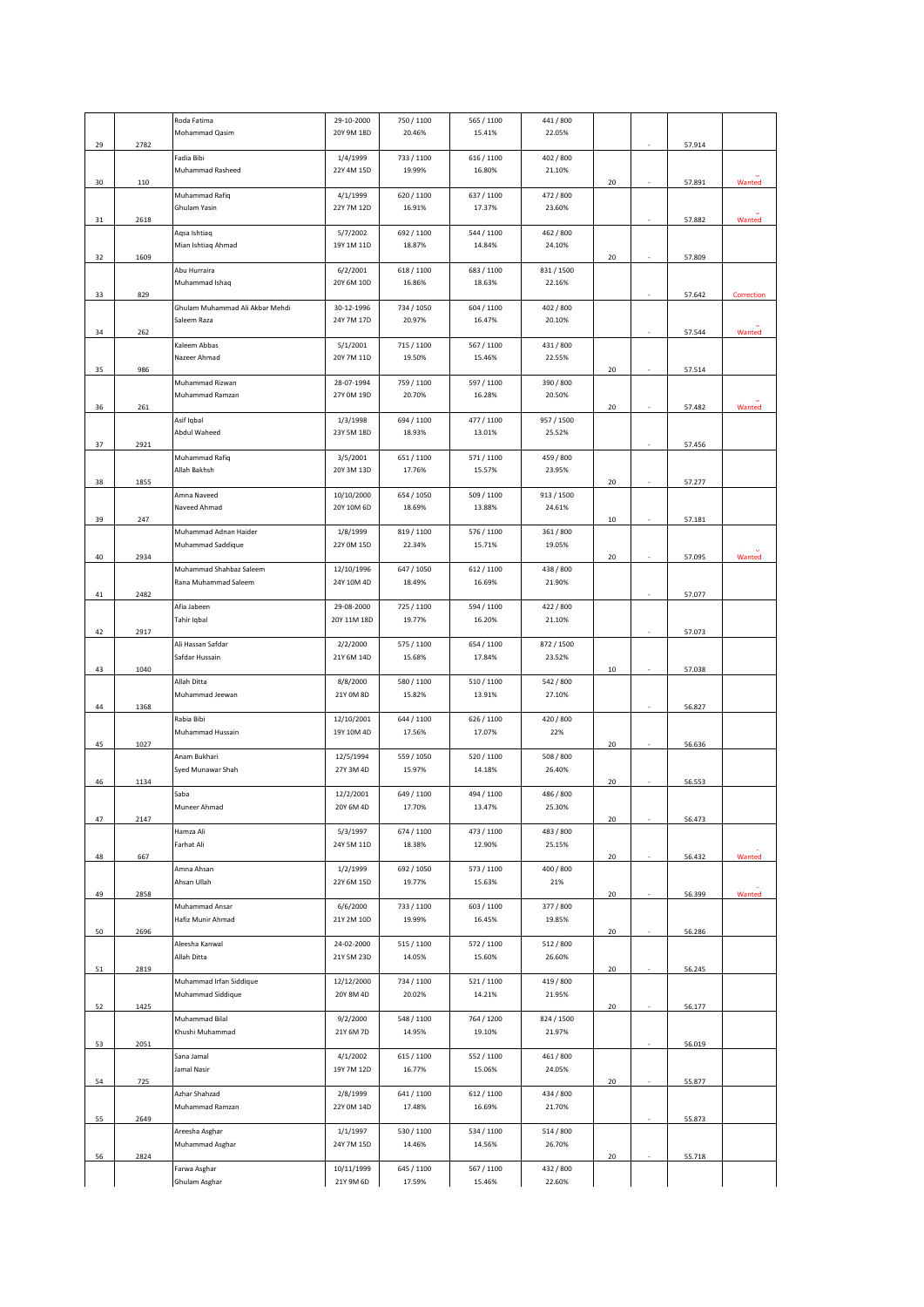| 57 | 1555 |                        |             |            |             |            | 20 |   | 55.655 |        |
|----|------|------------------------|-------------|------------|-------------|------------|----|---|--------|--------|
|    |      | Sharjeel Mujahid       | 14-04-1998  | 804 / 1100 | 539 / 1100  | 360 / 800  |    |   |        |        |
|    |      | Abdul Raheem           | 23Y 4M 2D   | 21.93%     | 14.70%      | 19%        |    |   |        |        |
| 58 | 741  |                        |             |            |             |            | 20 |   | 55.627 | Wanted |
|    |      | Muhammad Rashid Zafar  | 10/10/2000  | 598 / 1100 | 570 / 1100  | 870 / 1500 |    |   |        |        |
|    |      | Muhammad Zafar         | 20Y 10M 6D  | 16.31%     | 15.55%      | 23.73%     |    |   |        |        |
| 59 | 1434 |                        |             |            |             |            | 20 |   | 55.588 |        |
|    |      | Khawar Hayat Khan      | 16-11-1997  | 657 / 1050 | 489 / 1100  | 449 / 800  |    |   |        |        |
|    |      | Rana Bashir Ahmad Khan | 23Y 9M 0D   | 18.77%     | 13.34%      | 23.45%     |    |   |        |        |
| 60 | 988  |                        |             |            |             |            | 20 |   | 55.558 |        |
|    |      | Ahmad Ali              | 28-03-2000  | 549 / 1100 | 613 / 1100  | 457 / 800  |    |   |        |        |
|    |      | Muhammad Islam         | 21Y 4M 19D  | 14.97%     | 16.72%      | 23.85%     |    |   |        |        |
| 61 | 212  |                        |             |            |             |            | 20 |   | 55.541 | Wanted |
|    |      | Amna Firdous           | 25-05-2001  | 586 / 1100 | 572 / 1100  | 888 / 1500 |    |   |        |        |
|    |      | M. Ashraf Khan         | 20Y 2M 22D  | 15.98%     | 15.60%      | 23.95%     |    |   |        |        |
| 62 | 1431 |                        |             |            |             |            | 10 |   | 55.528 |        |
|    |      | Amna Ahsan             | 20-12-1999  | 692 / 1100 | 573 / 1100  | 400 / 800  |    |   |        |        |
|    |      | Ch. Ahsan Ullah        | 21Y 7M 27D  | 18.87%     | 15.63%      | 21%        |    |   |        |        |
| 63 | 2886 |                        |             |            |             |            | 20 |   | 55.5   |        |
|    |      | Shahzad Hussain        | 1/1/2000    | 599 / 1100 | 695 / 1200  | 807 / 1500 |    |   |        |        |
|    |      | Irshad Hussain         | 21Y 7M 15D  | 16.34%     | 17.38%      | 21.79%     |    |   |        |        |
|    |      |                        |             |            |             |            |    |   |        |        |
| 64 | 2739 |                        |             |            |             |            | 10 |   | 55.498 |        |
|    |      | Mavia Bint Riaz        | 9/10/2000   | 771/1100   | 600 / 1100  | 360 / 800  |    |   |        |        |
|    |      | Khawja Riaz Ahmad      | 20Y 10M 7D  | 21.03%     | 16.36%      | 18%        |    |   |        |        |
| 65 | 2567 |                        |             |            |             |            |    |   | 55.391 |        |
|    |      | Shukrana Bibi          | 3/5/1997    | 605 / 1100 | 640 / 1100  | 428 / 800  |    |   |        |        |
|    |      | Manzoor Ahmad          | 24Y 3M 13D  | 16.50%     | 17.46%      | 21.40%     |    |   |        |        |
| 66 | 1680 |                        |             |            |             |            |    |   | 55.355 |        |
|    |      | Areej Ejaz             | 2/8/1999    | 605 / 1100 | 552/1100    | 459 / 809  |    |   |        |        |
|    |      | Muhammad Ejaz          | 22Y 0M 14D  | 16.50%     | 15.06%      | 23.68%     |    |   |        |        |
| 67 | 953  |                        |             |            |             |            | 20 |   | 55.238 |        |
|    |      | Rashid Nawaz           | 24-12-2002  | 725 / 1100 | 567 / 1100  | 397 / 800  |    |   |        |        |
|    |      | Muhammad Nawaz         | 18Y 7M 23D  | 19.77%     | 15.46%      | 19.85%     |    |   |        |        |
| 68 | 2532 |                        |             |            |             |            |    |   | 55.086 |        |
|    |      | Khalil Ur Rehman       | 7/9/1996    | 673 / 1050 | 618 / 1100  | 360 / 800  |    |   |        |        |
|    |      | Basher Ahmad           | 24Y 11M 9D  | 19.23%     | 16.86%      | 19%        |    |   |        |        |
| 69 | 2669 |                        |             |            |             |            |    | Y | 55.083 |        |
|    |      | Faryal                 | 2/8/2000    | 748 / 1100 | 519 / 1100  | 399 / 800  |    |   |        |        |
|    |      | Mustaqeem Saddiqui     | 21Y 0M 14D  | 20.40%     | 14.16%      | 20.45%     |    |   |        |        |
| 70 | 2013 |                        |             |            |             |            | 10 |   | 55.005 |        |
|    |      | Barkat Ali             | 4/4/1999    | 495 / 1100 | 2626 / 3550 | 366 / 800  |    |   |        |        |
|    |      | Khuda Bakhsh           | 22Y 4M 12D  | 13.50%     | 22.19%      | 19.30%     |    |   |        |        |
| 71 | 85   |                        |             |            |             |            | 20 |   | 54.992 |        |
|    |      | Muhammad Shoaib        | 19-06-2002  | 696 / 1100 | 487 / 1100  | 432 / 800  |    |   |        |        |
|    |      | Nasir Abbas            | 19Y 1M 28D  | 18.98%     | 13.28%      | 22.60%     |    |   |        |        |
| 72 | 2226 |                        |             |            |             |            | 20 |   | 54.864 | Wanted |
|    |      | Muhammad Hasham        | 18-09-2001  | 603 / 1100 | 561/1100    | 866 / 1500 |    |   |        |        |
|    |      | Naseem Ahmad           | 19Y 10M 29D | 16.45%     | 15.30%      | 23.09%     |    |   |        |        |
| 73 | 2731 |                        |             |            |             |            |    |   | 54.839 |        |
|    |      | Abdul Haey             | 1/12/1998   | 716 / 1100 | 572 / 1100  | 394 / 800  |    |   |        |        |
|    |      | Abdul Qayyum           | 22Y 8M 16D  | 19.53%     | 15.60%      | 19.70%     |    |   |        |        |
| 74 | 2730 |                        |             |            |             |            |    |   | 54.827 |        |
|    |      | Amir Shahzad           | 12/5/2000   | 554 / 1100 | 552/1100    | 490 / 800  |    |   |        |        |
|    |      | Abdul Ghaffar          | 21Y 3M 4D   | 15.11%     | 15.06%      | 24.50%     |    |   |        |        |
| 75 | 321  |                        |             |            |             |            |    |   | 54.664 |        |
|    |      | Sara Khan              | 13-02-1997  | 617 / 1100 | 486 / 1100  | 449 / 800  |    |   |        |        |
|    |      | Muhammad Rafiq Khan    | 24Y 6M 3D   | 16.83%     | 13.26%      | 24.45%     |    |   |        |        |
| 76 | 1311 |                        |             |            |             |            | 20 |   | 54.532 |        |
|    |      | Yasir Ali              | 10/5/1998   | 595 / 1050 | 564 / 1100  | 443 / 800  |    |   |        |        |
|    |      | Muhammad Ayoub         | 23Y 3M 6D   | 17%        | 15.38%      | 22.15%     |    |   |        |        |
| 77 | 1698 |                        |             |            |             |            |    |   |        |        |
|    |      | Shaista Bibi           | 20-01-2000  | 677 / 1100 | 528 / 1100  | 433 / 800  |    |   | 54.532 |        |
|    |      |                        |             |            |             |            |    |   |        |        |
|    |      | Javed Iqbal            | 21Y 6M 27D  | 18.46%     | 14.40%      | 21.65%     |    |   |        |        |
| 78 |      |                        |             |            |             |            |    |   |        |        |
|    | 2496 |                        |             |            |             |            |    |   | 54.514 |        |
|    |      | Shakeela Rani          | 1/12/1998   | 653 / 1100 | 604 / 1100  | 384 / 800  |    |   |        |        |
|    |      | Jan Muhammad           | 22Y 8M 16D  | 17.81%     | 16.47%      | 20.20%     |    |   |        |        |
| 79 | 156  |                        |             |            |             |            | 20 |   | 54.482 | Wanted |
|    |      | Muhammad Husnain Aslam | 23-11-1997  | 520 / 1100 | 636 / 1100  | 439 / 800  |    |   |        |        |
|    |      | Muhammad Aslam         | 23Y 8M 24D  | 14.18%     | 17.35%      | 22.95%     |    |   |        |        |
| 80 | 1221 |                        |             |            |             |            | 20 |   | 54.477 |        |
|    |      | Shaharbano             | 23-12-1999  | 638 / 1100 | 632/1100    | 375 / 800  |    |   |        |        |
|    |      | Muhammad Zahid Mukhtar | 21Y 7M 24D  | 17.40%     | 17.24%      | 19.75%     |    |   |        |        |
| 81 | 610  |                        |             |            |             |            | 20 |   | 54.386 | Wanted |
|    |      | Sameera Malik          | 6/3/2002    | 577 / 1100 | 571/1100    | 439 / 800  |    |   |        |        |
|    |      | Mansoor Ahmad          | 19Y 5M 10D  | 15.74%     | 15.57%      | 22.95%     |    |   |        |        |
| 82 | 2606 |                        |             |            |             |            | 20 |   | 54.259 |        |
|    |      | Muhammad Ejaz Khan     | 15-04-1998  | 618 / 1100 | 591/1100    | 420 / 800  |    |   |        |        |
|    |      | Muhammad Suleman Khan  | 23Y 4M 1D   | 16.86%     | 16.12%      | 21%        |    |   |        |        |
| 83 | 2351 |                        |             |            |             |            |    |   | 53.973 |        |
|    |      | Aroosa Batool          | 6/9/2000    | 560 / 1100 | 518/1100    | 462 / 800  |    |   |        |        |
|    |      | Ghohar Raza            | 20Y 11M 10D | 15.27%     | 14.13%      | 24.10%     |    |   |        |        |
| 84 | 2914 |                        |             |            |             |            | 20 |   | 53.5   |        |
|    |      | Muhammad Adnan         | 25-12-2000  | 636 / 1100 | 532/1100    | 412 / 800  |    |   |        |        |
|    |      | Muhammad Ramzan        | 20Y 7M 22D  | 17.35%     | 14.51%      | 21.60%     |    |   |        |        |
| 85 | 2065 | Asad Raza              | 28-06-2002  | 544 / 1100 | 469 / 1100  | 496 / 800  | 20 |   | 53.455 |        |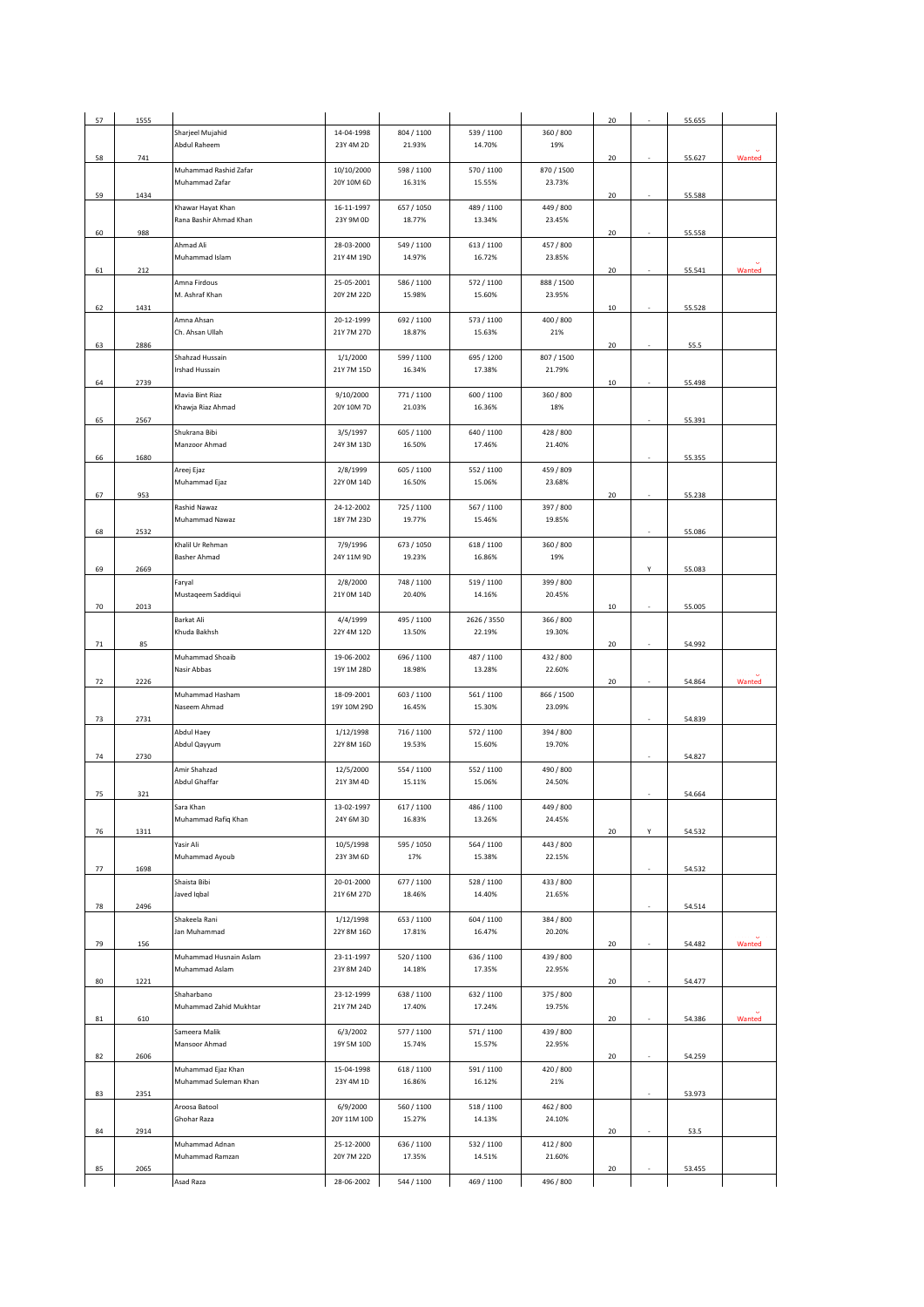| 86  | 265  | Kazim Hussain Jatoi                    | 19Y 1M 19D               | 14.84%               | 12.79%               | 25.80%               | 20              | 53.427   | Wanted |
|-----|------|----------------------------------------|--------------------------|----------------------|----------------------|----------------------|-----------------|----------|--------|
|     |      | Asad Raza                              | 28-06-2002               | 544 / 1100           | 469 / 1100           | 496 / 800            |                 |          |        |
| 87  | 272  | Kazim Hussain Jatoi                    | 19Y 1M 19D               | 14.84%               | 12.79%               | 25.80%               | 20              | 53.427   |        |
|     |      | Dilawar Khan                           | 7/9/1999                 | 654 / 1100           | 596 / 1100           | 366 / 800            |                 |          |        |
|     |      | Shoukat Hussain                        | 21Y 11M 9D               | 17.84%               | 16.26%               | 19.30%               |                 |          |        |
| 88  | 1451 | Nadia Nawaz                            | 5/2/2000                 | 638 / 1100           | 523 / 1100           | 414 / 800            | 20              | 53.391   |        |
|     |      | Muhammad Nawaz                         | 21Y 6M 11D               | 17.40%               | 14.26%               | 21.70%               |                 |          |        |
| 89  | 2923 |                                        | 19-01-2001               |                      |                      | 431/800              | 20              | 53.364   |        |
|     |      | Lubna Tofique<br>Muhammad Tofique      | 20Y 6M 28D               | 572 / 1100<br>15.60% | 588 / 1100<br>16.04% | 21.55%               |                 |          |        |
| 90  | 2562 |                                        |                          |                      |                      |                      |                 | 53.186   |        |
|     |      | Ibrahim Asghar<br>Rana Muhammad Asghar | 1/1/2001<br>20Y 7M 15D   | 560 / 1100<br>15.27% | 474 / 1100<br>12.93% | 498 / 800<br>24.90%  |                 |          |        |
| 91  | 196  |                                        |                          |                      |                      |                      |                 | 53.1     |        |
|     |      | Muhammad Ahsan                         | 1/1/2001                 | 597 / 1100           | 594 / 1100           | 769 / 1500           |                 |          |        |
| 92  | 2693 | Ghulam Akbar                           | 20Y 7M 15D               | 16.28%               | 16.20%               | 20.51%               |                 | 52.988   |        |
|     |      | Misbah Noor Akbar                      | 15-03-2002               | 628 / 1100           | 539 / 1100           | 422 / 800            |                 |          |        |
| 93  | 1878 | Noor Akbar                             | 19Y 5M 1D                | 17.13%               | 14.70%               | 21.10%               |                 | 52.927   |        |
|     |      | Munaza Munir Mughal                    | 4/10/1998                | 595 / 1100           | 556 / 1100           | 428 / 800            |                 |          |        |
|     |      | Muunir Akhtar                          | 22Y 10M 12D              | 16.23%               | 15.16%               | 21.40%               |                 |          |        |
| 94  | 989  | Raheel - Ul-Rehman                     | 11/2/2000                | 588 / 1100           | 483 / 1100           | 464 / 800            |                 | 52.791   |        |
|     |      | Hafiz Najeeb-Ul-Rehman                 | 21Y 6M 5D                | 16.04%               | 13.17%               | 23.20%               |                 |          |        |
| 95  | 1638 | Iqra Arshad                            | 6/5/1995                 | 643 / 1100           | 662 / 1100           | 333 / 800            |                 | 52.409   |        |
|     |      | Arshad Abbas                           | 26Y 3M 10D               | 17.54%               | 18.06%               | 16.65%               |                 |          |        |
| 96  | 2752 |                                        |                          |                      |                      |                      |                 | 52.241   |        |
|     |      | Saba Bilal<br>Muhammad Bilal Tahir     | 23-01-1999<br>22Y 6M 24D | 564 / 1100<br>15.38% | 569 / 1100<br>15.52% | 420 / 800<br>21%     |                 |          |        |
| 97  | 2846 |                                        |                          |                      |                      |                      |                 | $51.9\,$ |        |
|     |      | Menal Ahsan Chishti<br>Ahsan Illahi    | 19-02-1999<br>22Y 5M 28D | 678 / 1100<br>18.49% | 532/1100<br>14.51%   | 377 / 800<br>18.85%  |                 |          |        |
| 98  | 2436 |                                        |                          |                      |                      |                      |                 | 51.85    |        |
|     |      | Sabir Ali                              | 22-03-1995               | 605 / 1050           | 564 / 1100           | 382 / 800            |                 |          |        |
| 99  | 2576 | Raza Ali Khokhar                       | 26Y 4M 25D               | 17.29%               | 15.38%               | 19.10%               |                 | 51.768   |        |
|     |      | Muhammad Qaswar                        | 7/1/2000                 | 582 / 1100           | 496 / 1100           | 824 / 1500           |                 |          |        |
| 100 | 2753 | Muhammad Shameer                       | 21Y 7M 9D                | 15.87%               | 13.53%               | 21.97%               |                 | 51.373   |        |
|     |      | Shah Bano                              | 27-07-1999               | 536 / 1100           | 537 / 1100           | 822 / 1500           |                 |          |        |
|     |      | Aftab Ali                              | 22Y 0M 20D               | 14.62%               | 14.65%               | 21.92%               |                 |          |        |
| 101 | 81   | Maham Khan                             | 19-03-2000               | 532 / 1100           | 556 / 1100           | 400 / 800            |                 | 51.184   | Wanted |
|     |      |                                        |                          |                      |                      |                      |                 |          |        |
|     |      | Muhammad Younas Khan                   | 21Y 4M 28D               | 14.51%               | 15.16%               | 21%                  |                 |          |        |
| 102 | 463  |                                        |                          |                      |                      |                      | 20              | 50.673   | Wanted |
|     |      | Sonia Akram<br>Muhammad Akram          | 16-07-2000<br>21Y 1M 0D  | 563 / 1050<br>16.09% | 468 / 1100<br>12.76% | 436 / 800<br>21.80%  |                 |          |        |
| 103 | 2585 |                                        |                          |                      |                      |                      |                 | 50.649   |        |
|     |      | Muhammad Haseeb Sajjad<br>Sajjad Ahmed | 1/10/1998<br>22Y 10M 16D | 614 / 1100<br>16.75% | 500 / 1100<br>13.64% | 739 / 1500<br>19.97% |                 |          |        |
| 104 | 2390 |                                        |                          |                      |                      |                      | 10 <sup>1</sup> | 50.355   |        |
|     |      | Maryam Dastgeer                        | 5/6/1997                 | 503 / 1100           | 512/1100             | 418 / 800            |                 |          |        |
| 105 | 2940 | Ghulam Dastgeer                        | 24Y 2M 11D               | 13.72%               | 13.96%               | 21.90%               | 20              | 49.582   |        |
|     |      | Mansoor Abbas                          | 2/3/1994                 | 495 / 1050           | 620/1200             | 747 / 1500           |                 |          |        |
| 106 | 2113 | Malik Imtiaz Hussain                   | 27Y 5M 14D               | 14.14%               | 15.50%               | 19.92%               |                 | 49.563   |        |
|     |      | Mehwish                                | 24-11-1999               | 502 / 1100           | 464 / 1100           | 443 / 800            |                 |          |        |
| 107 | 1503 | Sajjad                                 | 21Y 8M 23D               | 13.69%               | 12.66%               | 23.15%               | 20              | 49.495   | Wanted |
|     |      | Aroosa Shafee                          | 18-09-2001               | 521/1100             | 454 / 1100           | 434 / 800            |                 |          |        |
|     |      | Muhammad Shafee Nadeem                 | 19Y 10M 29D              | 14.21%               | 12.38%               | 22.70%               |                 |          |        |
| 108 | 424  | Muhammad Hayat                         | 9/3/1999                 | 541 / 1100           | 537 / 1100           | 382 / 800            | 20              | 49.291   |        |
|     |      | Allah Yar                              | 22Y 5M 7D                | 14.76%               | 14.65%               | 19.10%               |                 |          |        |
| 109 | 2697 | Ahmad Mushtaq                          | 18-08-1996               | 538 / 1100           | 468 / 1100           | 760 / 1500           |                 | 48.5     |        |
|     |      | Mohammad Mushtaq                       | 24Y 11M 29D              | 14.67%               | 12.76%               | 20.53%               |                 |          |        |
| 110 | 335  |                                        |                          |                      |                      |                      | 10              | 47.97    |        |
|     |      | Rimsha Afzal<br>Muhammad Afzal         | 17-07-2002<br>19Y 0M 30D | 593 / 1100<br>16.17% | 524 / 1100<br>14.29% | 344 / 800<br>17.20%  |                 |          |        |
| 111 | 1655 |                                        |                          |                      |                      |                      |                 | 47.664   |        |
|     |      | Adil Umar<br>Qaisar Hayyat             | 4/7/1997<br>24Y 1M 12D   | 608 / 1100<br>16.58% | 498 / 1100<br>13.58% | 322 / 800<br>16.10%  |                 |          |        |
| 112 | 2954 |                                        |                          |                      |                      |                      |                 | 46.264   | Wanted |
|     |      | Muhammad Kamran                        | 14-05-1999               | 439 / 1100           | 496 / 1100           | 405 / 800            |                 |          |        |
| 113 | 1304 | Muhammad Ramzan                        | 22Y 3M 2D                | 11.97%               | 13.53%               | 20.25%               |                 | 45.75    |        |
|     |      | Faheem Akram<br>Muhammad Akram         | 11/6/1995<br>26Y 2M 5D   | 454 / 1050<br>12.97% | 598 / 1100<br>16.31% | 317 / 800<br>15.85%  |                 |          |        |